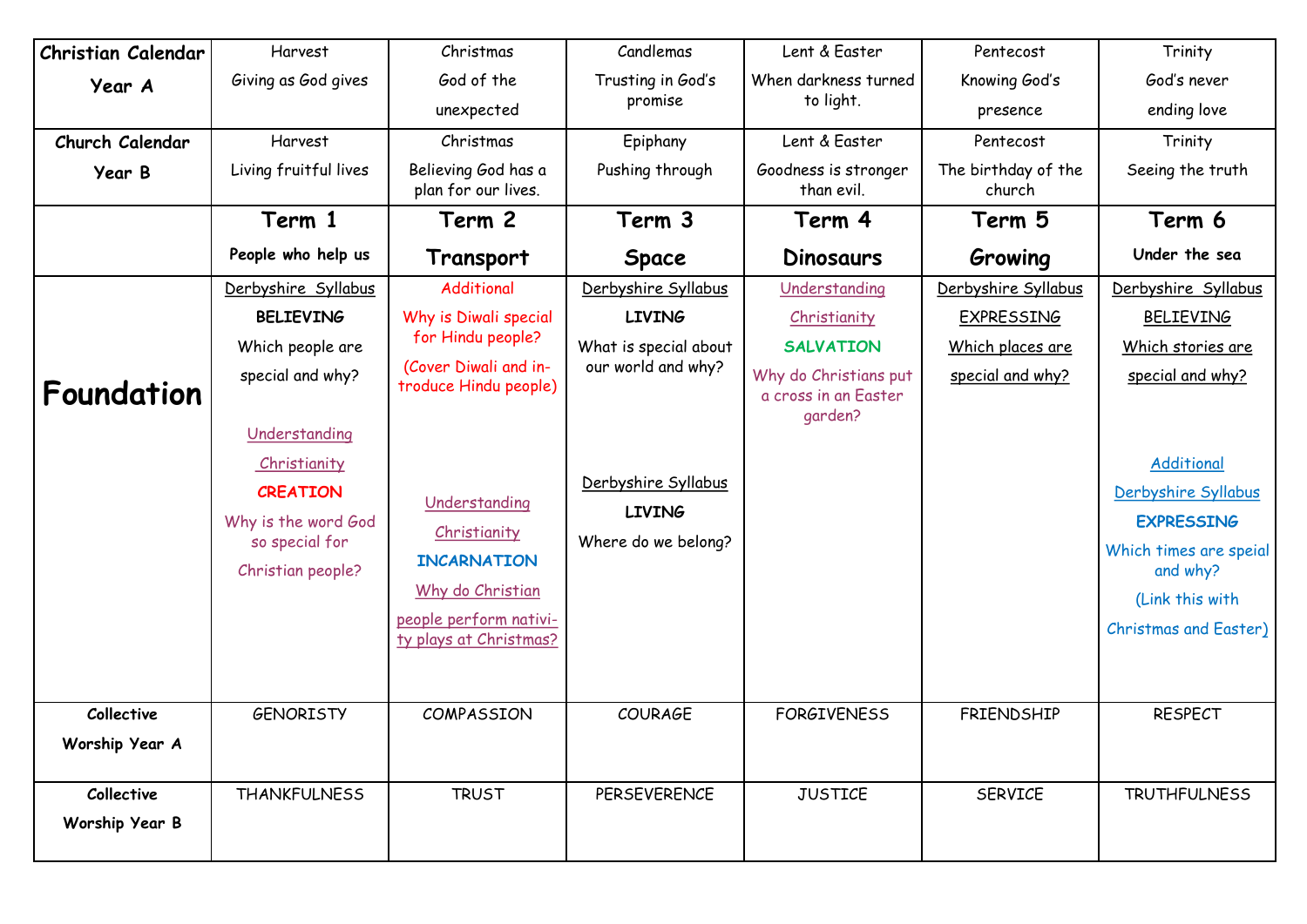| <b>Christian Calendar</b> | Harvest                             | Christmas                                  | Candlemas                                            | Lent & Easter                      | Pentecost                         | Trinity                                |
|---------------------------|-------------------------------------|--------------------------------------------|------------------------------------------------------|------------------------------------|-----------------------------------|----------------------------------------|
| Year A                    | Giving as God gives                 | God of the                                 | Trusting in God's                                    | When darkness turned               | Knowing God's                     | God's never                            |
|                           |                                     | unexpected                                 | promise                                              | to light.                          | presence                          | ending love                            |
| 2020-2021                 | Term 1                              | Term 2                                     | Term 3                                               | Term 4                             | Term 5                            | Term 6                                 |
|                           | It's good to be<br>me               |                                            | All creatures<br>great and small                     |                                    | We are Britain                    |                                        |
|                           | Derbyshire Syllabus                 | Understanding                              | Derbyshire Syllabus                                  | Understanding                      | Derbyshire Syllabus               | Derbyshire Syllabus                    |
|                           | <b>BELIEVING</b>                    | Christianity                               | <b>LIVING</b>                                        | Christianity                       | <b>LIVING</b>                     | <b>EXPRESSING</b>                      |
| <b>Year 1/2</b>           | Who are Jewish                      | <b>INCARNATION</b>                         | How should we care                                   | <b>SALVATION</b>                   | What does it mean to              | How and why do we                      |
| Year A                    | people and what do<br>they believe? | Why does Christmas<br>matter to Christian  | for the world, and why<br>should it matter?          | Why does Easter                    | belong to a faith com-<br>munity? | celebrate special and<br>sacred times? |
|                           |                                     | people?                                    | (Christian and Jewish<br>and non-religious<br>views) | matter to Christian<br>people?     | (Christian, Jewish and<br>Muslim) | (Christian, Jewish and<br>Muslim)      |
| Church Calendar           | Harvest                             | Christmas                                  | Epiphany                                             | Lent & Easter                      | Pentecost                         | Trinity                                |
| Year B                    | Living fruitful lives               | Believing God has a<br>plan for our lives. | Pushing through                                      | Goodness is stronger<br>than evil. | The birthday of the<br>church     | Seeing the truth                       |
| 2021-2022                 | Term 1                              | Term 2                                     | Term 3                                               | Term 4                             | Term 5                            | Term 6                                 |
|                           | <b>Fire Fire</b>                    |                                            | All around the<br>world                              |                                    | Changes                           |                                        |
|                           | Derbyshire Syllabus                 | Understanding                              | Understanding                                        | Understanding                      | Derbyshire Syllabus               | Derbyshire Syllabus                    |
|                           | <b>BELIEVING</b>                    | Christianity                               | Christianity                                         | Christianity                       | <b>EXPRESSING</b>                 | <b>EXPRESSING</b>                      |
| <b>Year 1/2</b>           | Who are Muslim                      | <b>GOD</b>                                 | <b>CREATION</b>                                      | <b>GOSPEL</b>                      | What makes some                   | What can we learn                      |
|                           | people and what do                  | What do Christian                          | Who do Christian                                     | What is the good news              | places sacred?                    | from sacred books?                     |
| <b>Year B</b>             | they believe?                       | people believe God is                      | people say made the                                  | Christian people                   | (Christian, Jewish and<br>Muslim) | (Bible, Torah, holy<br>Qur'an)         |
|                           |                                     | like?                                      | world?                                               | believe Jesus brings?              |                                   |                                        |
| Collective                | <b>GENORISTY</b>                    | COMPASSION                                 | <b>COURAGE</b>                                       | <b>FORGIVENESS</b>                 | FRIENDSHIP                        | <b>RESPECT</b>                         |
| Worship Year A            |                                     |                                            |                                                      |                                    |                                   |                                        |
|                           |                                     |                                            |                                                      |                                    |                                   |                                        |
| Collective                | <b>THANKFULNESS</b>                 | <b>TRUST</b>                               | <b>PERSEVERENCE</b>                                  | <b>JUSTICE</b>                     | <b>SERVICE</b>                    | <b>TRUTHFULNESS</b>                    |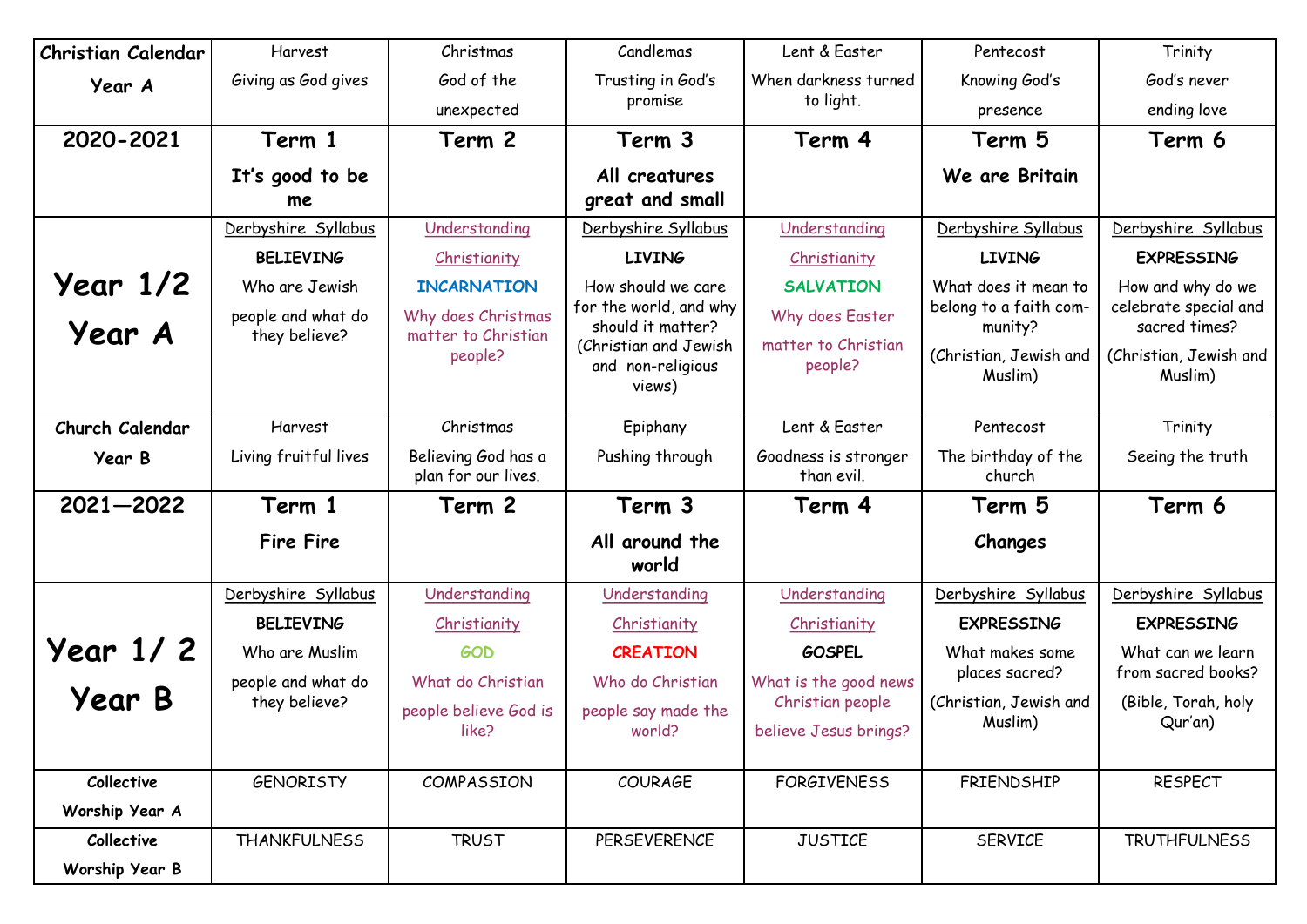| <b>Christian Calendar</b> | Harvest                                            | Christmas                                        | Candlemas                                | Lent & Easter                                 | Pentecost                                       | Trinity             |
|---------------------------|----------------------------------------------------|--------------------------------------------------|------------------------------------------|-----------------------------------------------|-------------------------------------------------|---------------------|
| Year A                    | Giving as God gives                                | God of the                                       | Trusting in God's                        | When darkness turned                          | Knowing God's                                   | God's never         |
|                           |                                                    | unexpected                                       | promise                                  | to light.                                     | presence                                        | ending love         |
| 2020-2021                 | Term 1                                             | Term 2                                           | Term 3                                   | Term 4                                        | Term 5                                          | Term 6              |
|                           | Tut'n come in                                      | Follow the star                                  | <b>Express</b>                           | <b>Blue Planet</b>                            | Super Spondon                                   | <b>Flower Power</b> |
|                           | Egyptians                                          |                                                  | yourself                                 |                                               |                                                 |                     |
|                           | Derbyshire Syllabus                                | Understanding                                    | Derbyshire Syllabus                      | Derbyshire Syllabus                           | Understanding                                   | Understanding       |
|                           | <b>LIVING</b>                                      | Christianity                                     | <b>BELIEVING</b>                         | <b>EXPRESSING</b>                             | Christianity                                    | Christianity        |
| <b>Year 3/4</b>           | What does it mean to                               | INCARNATION/GOD                                  | What do different                        | Why are fesitvals                             | <b>KINGDOM OF GOD</b>                           | PEOPLE OF GOD       |
|                           | be a Hindu in Britain                              | What is the Trinity                              | people believe about                     | important to religious                        | When Jesus left, what                           | What is it like to  |
| Year A                    | today?                                             | and why is it important<br>for Christian people? | God?                                     | communities?                                  | was the impact of the<br>Pentecost?             | follow God?         |
|                           |                                                    |                                                  |                                          |                                               |                                                 |                     |
| Church Calendar           | Harvest                                            | Christmas                                        | Epiphany                                 | Lent & Easter                                 | Pentecost                                       | Trinity             |
| Year B                    | Living fruitful lives                              | Believing God has a<br>plan for our lives.       | Pushing through                          | Goodness is stronger<br>than evil.            | The birthday of the<br>church                   | Seeing the truth    |
| $2021 - 2022$             | Term 1                                             | Term 2                                           | Term 3                                   | Term 4                                        | Term 5                                          | Term 6              |
|                           | <b>Rotten Romans</b>                               | Light and Sound                                  | Natural                                  | <b>Vicious Vikings</b>                        | What happens                                    | Chocolate           |
|                           |                                                    |                                                  | Phenomenon                               |                                               | inside us                                       |                     |
|                           | Derbyshire Syllabus                                | Derbyshire Syllabus                              | Understanding                            | Understanding                                 | Derbyshire Syllabus                             | Understanding       |
|                           | <b>EXPRESSING</b>                                  | <b>BELIEVING</b>                                 | Christianity                             | Christianity                                  | <b>LIVING</b>                                   | Christianity        |
| <b>Year 3/4</b>           | Why do some people                                 | Why is Jesus inspiring                           | <b>CREATION/FALL</b>                     | <b>SALVATION</b>                              | What can we learn                               | <b>GOSPEL</b>       |
|                           | this that life is a jour-<br>ney and what signifi- | to some people today?                            | What do Christian                        | Why do Christian peo-                         | about religions about<br>deciding what is right | What kind of world  |
| <b>Year B</b>             | cant experiences mark<br>this?                     |                                                  | people learn from the<br>creation story? | ple call the day Jesus<br>dies 'Good Friday'? | and wrong?                                      | did Jesus want?     |
| Collective                | <b>GENORISTY</b>                                   | COMPASSION                                       | <b>COURAGE</b>                           | <b>FORGIVENESS</b>                            | FRIENDSHIP                                      | <b>RESPECT</b>      |
| Worship Year A            |                                                    |                                                  |                                          |                                               |                                                 |                     |
| Collective                | <b>THANKFULNESS</b>                                | <b>TRUST</b>                                     | PERSEVERENCE                             | <b>JUSTICE</b>                                | SERVICE                                         | <b>TRUTHFULNESS</b> |
| Worship Year B            |                                                    |                                                  |                                          |                                               |                                                 |                     |